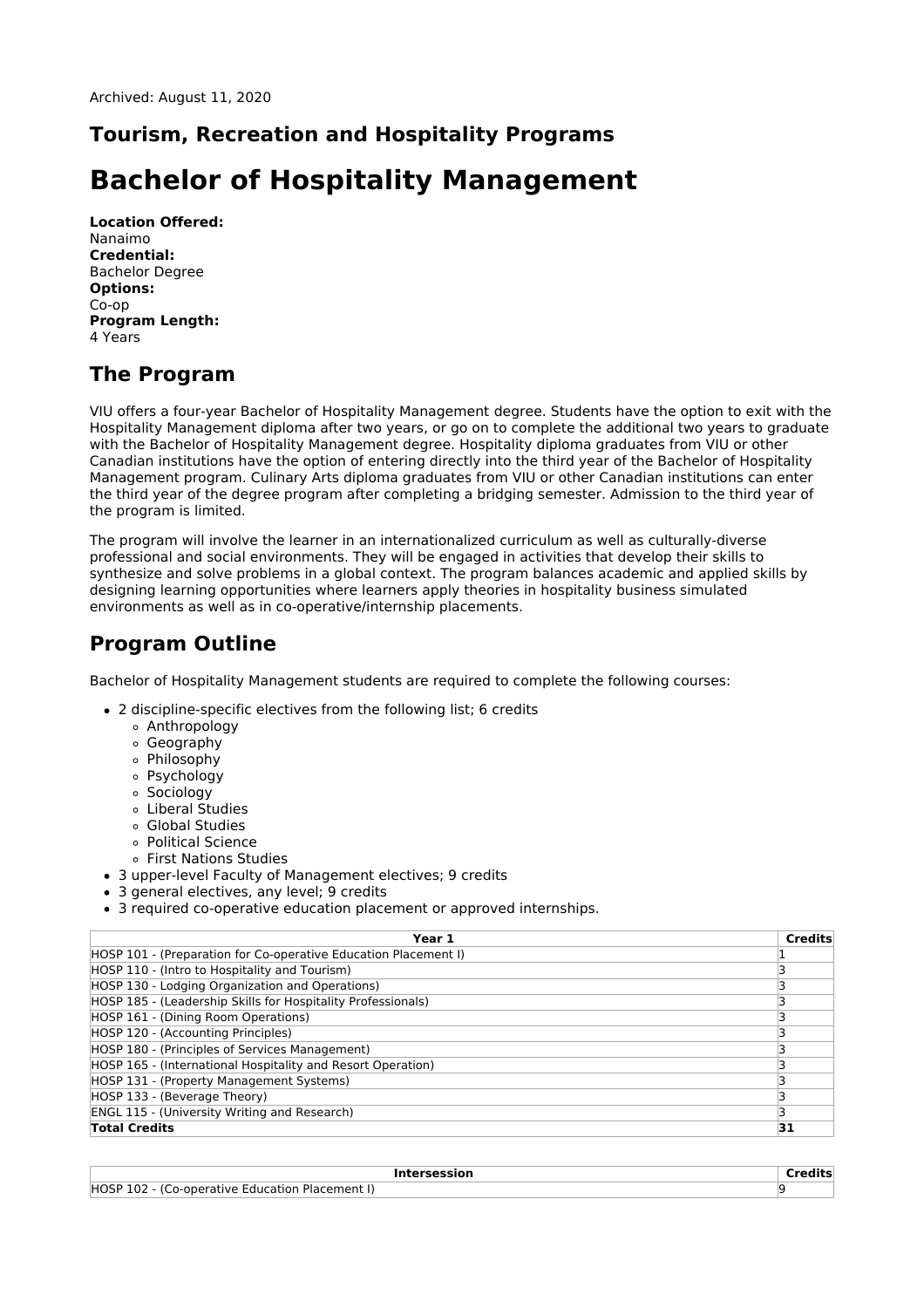| Year <sub>2</sub>                                                 | <b>Credits</b> |
|-------------------------------------------------------------------|----------------|
| (HOSP 201 - (Preparation for Co-operative Education Placement II) |                |
| HOSP 215 - (Principles of Services Marketing)                     |                |
| HOSP 225 - (Financial Control Systems)                            |                |
| HOSP 240 - (Principles of Food Production)                        |                |
| HOSP 282 - (Human Resource Management)                            |                |
| HOSP 251 - (Dining Room Management)                               |                |
| HOSP 205 - (Hospitality Financial Management)                     |                |
| HOSP 241 - (Food Service Management)                              |                |
| HOSP 230 - (Law and Ethics)                                       |                |
| ECON 100 - (Intro to Economics)                                   |                |
| <b>ENGL 204 - (Business and Technical Writing)</b>                |                |
| <b>Total Credits</b>                                              | 31             |

| <b>Intersession</b>                              |  |
|--------------------------------------------------|--|
| HOSP 202 - (Co-operative Education Placement II) |  |

| Year 3                                                                   | Credits |
|--------------------------------------------------------------------------|---------|
| HOSP 335 - (Advanced Resort Management)                                  |         |
| HOSP 340 - (Conference & Event Management)                               |         |
| HOSP 357 - (Advanced Research Methods in Hospitality Management)         |         |
| HOSP 311 - (Consumer Behaviour: The Guest Experience)                    |         |
| HOSP 358 - (Data Analysis for Decision Making in Hospitality Management) |         |
| HOSP 382 - (Managing Cultural Diversity)                                 |         |
| <i>Four</i> electives                                                    | 12      |
| <b>Total Credits</b>                                                     | 30      |

| Intersession                                                | <b>Credits</b> |
|-------------------------------------------------------------|----------------|
| TRMT 309A - (Co-operative Education Work Placement III) or, |                |
| TRMT 309B - (Internship)                                    |                |

| Year 4                                                       | <b>Credits</b> |
|--------------------------------------------------------------|----------------|
| HOSP 421 - (Hospitality Entrepreneurship)                    |                |
| HOSP 453 - (Community Development in Hospitality Management) |                |
| HOSP 435 - (Strategic Revenue Management)                    |                |
| HOSP 460 - (Hospitality Risk Management)                     |                |
| HOSP 470 - (Hospitality Strategic Management)                |                |
| HOSP 490 - (Graduating Seminar in Hospitality Management)    |                |
| <i>Four</i> electives                                        | 12             |
| <b>Total Credits</b>                                         | 30             |

### **Electives for the 3rd or 4th year of the Bachelor of Hospitality Management**

All students should consult with the Program Degree Advisor upon admission to the program.

Electives allow customization of a Bachelor of Hospitality Management degree. Considerations in selecting electives should include what courses will assist a future career, or what areas for interest may wish to be explored. All prerequisites for electives must be met.

Students may also plan to use their electives to participate in a Field School or an International Study Abroad exchange program. Study Abroad exchanges with on of VIU's partner schools allow qualifying students to complete one or more semesters of coursework at the partner school. Outbound students pay tuition to VIU, not the partner school. If you are interested, please see the Education Abroad page. Some funding may be available for qualifying applicants.

### **General Electives**

Three (3) three-credit general electives of any academic university courses are required for the Bachelor of Hospitality Management; for a total of 9 credits. General electives should be used to either fulfill a prerequisite for any course within the Bachelor of Hospitality Management, so some planning is needed, or they may be completely discretionary.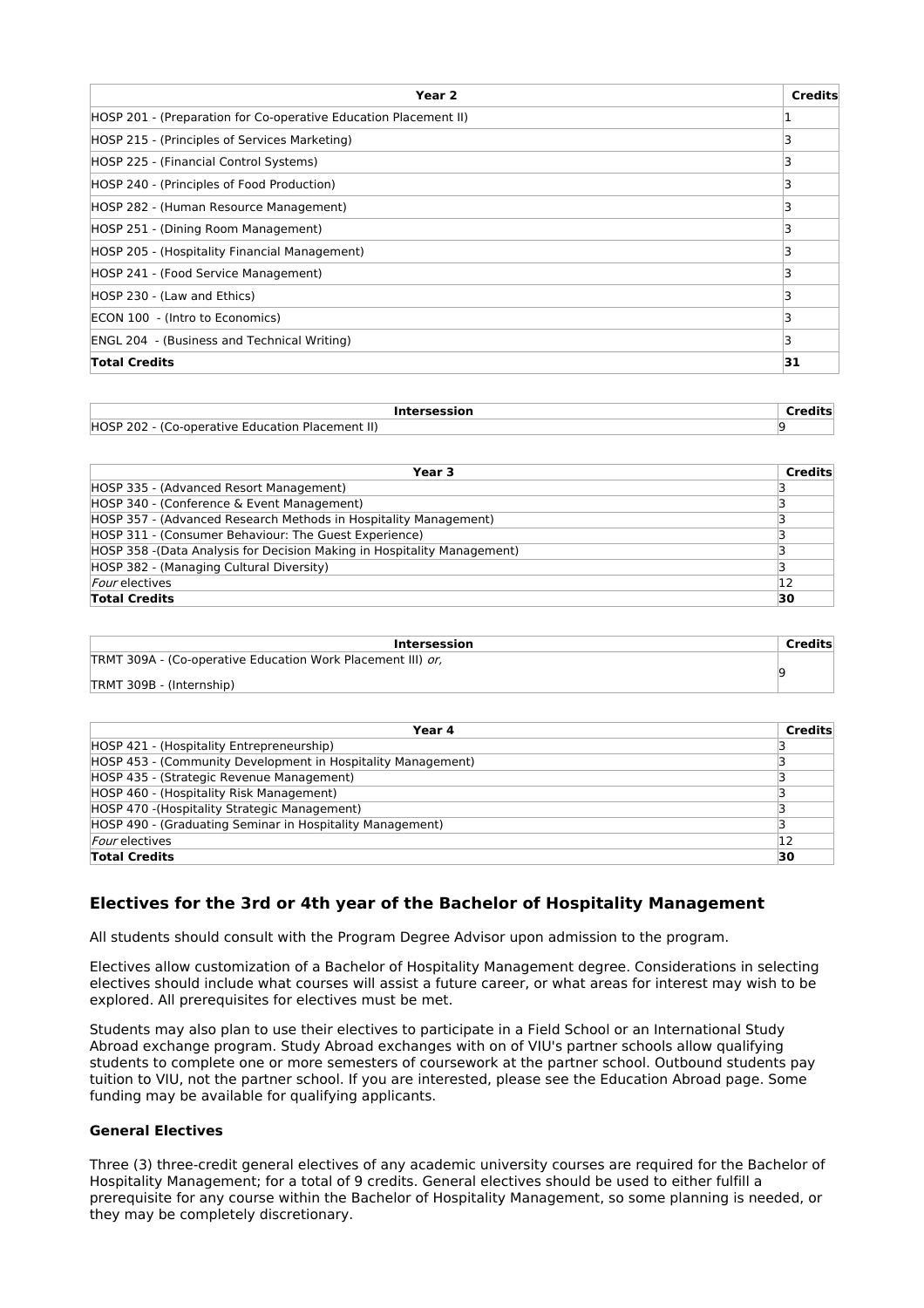### **300 or 400 Level Faculty of Management (FOM) Electives**

Upper-level Faculty of Management (FOM) electives refers to any 300 or 400 level course that is delivered in the School of Business, the Recreation and Tourism Department, or the Hospitality Management Department electives (any department within the FOM).

The following list is provided as a guide to assist in selecting an appropriate 300 or 400 level FOM elective for the Bachelor of Hospitality Management:

- 300 or 400 level Field School
- Wine Business
- **C**Tourism
- Accounting
- Economics
- Financial Services
- Human Resources
- International Business
- Management
- Marketing

Bachelor of Hospitality Management students may pursue the Wine Business Program, or select Field Schools, while taking their degree as part of their elective selections.

# **Completion Requirements**

The expected, normal time required to complete the degree program will be four years for full-time students. Part-time students who may require a longer time to complete the program are encouraged to apply, as the department is committed to the provision of coursework through a variety of alternative methods (Prior Learning Assessment, online, evening, short intensive sessions).

### **Hospitality Management Diploma Option**

To exit the program with Hospitality Management Diploma, students must pass all 100 and 200 level program courses with an overall Grade Point Average (GPA) of a "C+" or better, perform satisfactorily in two (2) required cooperative education work placement activities, and fulfill all diploma completion requirements. The typical duration of the diploma is 2 years.

Beyond satisfying the academic requirements necessary for graduation, all students must obtain three completion requirements: Foodsafe 1, Foodsafe 2, and WHMIS.

#### **Continuing Requirements/Minimum Sessional Grade Point Average**

Students must maintain a minimum passing grade in all courses with an average annual Grade Point Average (GPA) of "C+" or better in all non-elective courses.

Students who fail to maintain this standard will be placed on academic probation for the following academic year. If the standards are not attained during the probationary year, the student will be asked to withdraw from the program for a minimum period of one academic year. The student may apply for probationary reinstatement after the withdrawal period, subject to available space.

#### **Prior Learning Assessment**

Students who have gained required skills, knowledge and competencies taught in the degree program in the Hospitality Industry may consider seeking recognition and assessment of their prior learning. Students who are successful in demonstrating prior learning to the extent required by the faculty will be granted appropriate credit toward the degree. https://services.viu.ca/advising/newstudents/pla.asp.

### **Admission Requirements**

Enrolment in this program is limited. Students who meet or exceed the minimum admission requirements may not necessarily be admitted to the program.

- General admission requirements apply.
- English 12 with a minimum "C+" grade or equivalent.
- A minimum "C+" grade in one of Principles of Mathematics 11, Applications of Mathematics 11, Foundations of Mathematics 11, Pre-calculus 11, or equivalent. A mathematics assessment and placement examination is available for applicants without this admission requirement.